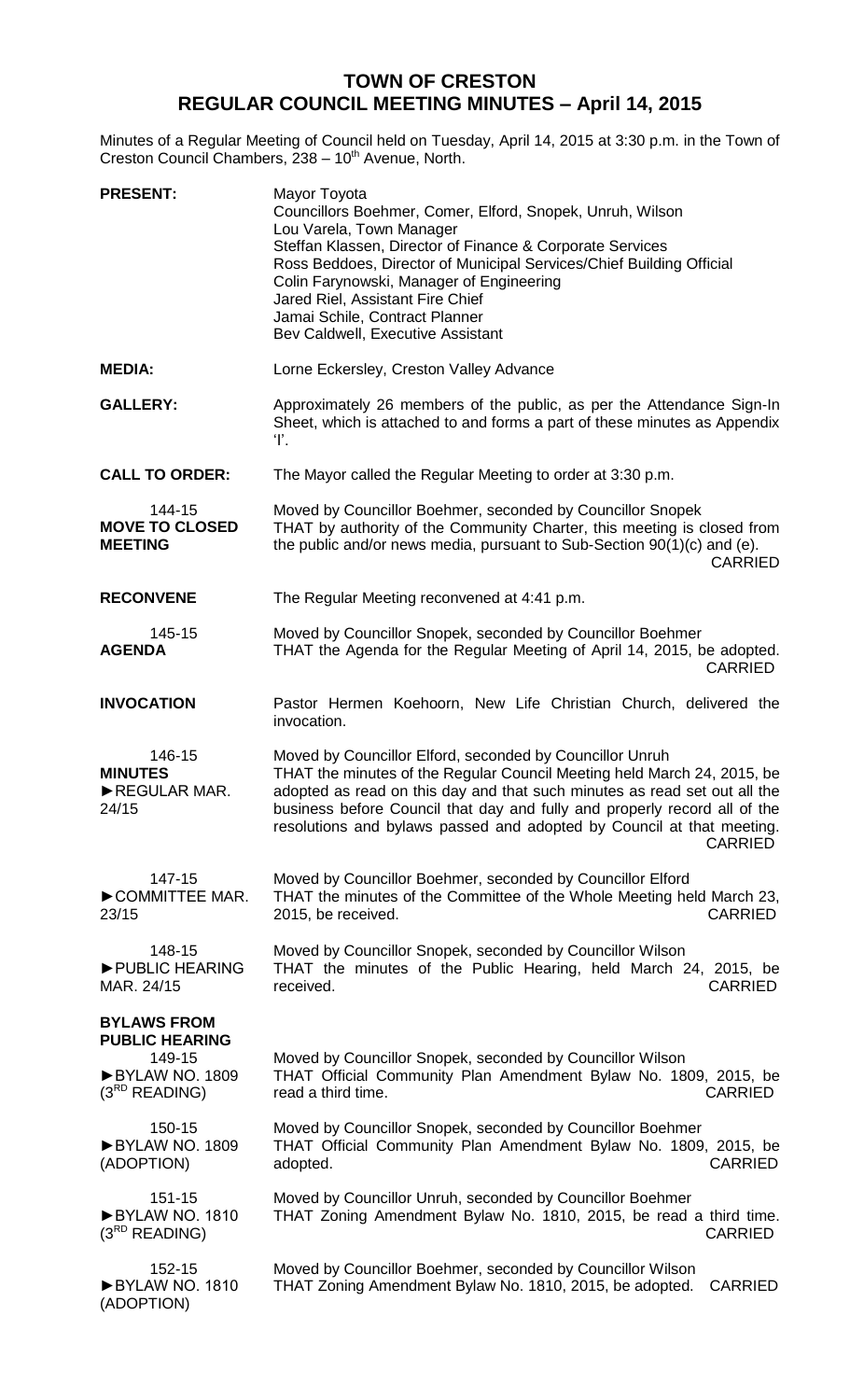| <b>DELEGATION</b><br>CV EARLY YEARS                                                                                          | Mayor Toyota welcomed Ms. Crista Komar of the Creston Valley Early<br>Years to the meeting at 5:03 p.m.                                                                                                                                                                                                                                                                                                                                                                                                                                                                                                                                                                                                                                        |
|------------------------------------------------------------------------------------------------------------------------------|------------------------------------------------------------------------------------------------------------------------------------------------------------------------------------------------------------------------------------------------------------------------------------------------------------------------------------------------------------------------------------------------------------------------------------------------------------------------------------------------------------------------------------------------------------------------------------------------------------------------------------------------------------------------------------------------------------------------------------------------|
|                                                                                                                              | Ms. Komar provided a power point presentation on the programs and<br>services offered to the Creston community in 2014/15. Ms. Komar stated<br>that the Creston Valley Early Years Team is committed to ensuring that<br>resources, spaces and relationships exist within the community that make<br>it possible for children and families to be supported and nurtured during<br>each development stage. Their Mission and Vision Statement also<br>commits to a community in which all children and their families reach their<br>full potential.                                                                                                                                                                                            |
|                                                                                                                              | Ms. Komar highlighted several popular public events that her Team<br>participates in, including the annual Blossom Festival celebrations, Fun In<br>The Sun, Christmas celebrations, Family Day, and more. Ms. Komar<br>expressed sincere appreciation to the Town of Creston for its ongoing<br>support of their programs.                                                                                                                                                                                                                                                                                                                                                                                                                    |
|                                                                                                                              | Mayor Toyota thanked Ms. Komar for her presentation.                                                                                                                                                                                                                                                                                                                                                                                                                                                                                                                                                                                                                                                                                           |
| <b>DELEGATION</b><br>FIVE YEAR FIN-<br>ANCIAL PLAN (2015 -<br>2019)                                                          | The Director of Finance and Corporate Services presented the draft Five-<br>Year Financial Plan (2015 – 2019) for the Town of Creston, as per Section<br>166 of the Community Charter. The Director's presentation included a<br>review of the following:<br>- Creston's Economic Status;<br>- Key Dates of Municipal Financial Calendar;<br>- Council Financial Planning Guidelines;<br>- Planning Assumptions;<br>- Town Revenues and Expenditures; and,<br>- General, Water and Sewer Funds (core, single supplementary, capital<br>Proposals)                                                                                                                                                                                              |
|                                                                                                                              | Mayor Toyota thanked the Director of Finance and Corporate Services for<br>his presentation.                                                                                                                                                                                                                                                                                                                                                                                                                                                                                                                                                                                                                                                   |
| <b>COUNCIL</b><br><b>COMMITTEE</b><br>153-15<br>MAR. 23/15 MTG<br><b>RECOMMENDATIONS</b><br>▶ OCP SELECT<br><b>COMMITTEE</b> | Moved by Councillor Elford, seconded by Councillor Comer<br>THAT Council Committee Recommendation No. 1 from the March 23,<br>2015 Regular Committee of the Whole Meeting, be adopted as amended,<br>as follows:<br><b>RECOMMENDATION NO. 1:</b><br>THAT Councillors Elford and Unruh be appointed as the Council<br>representatives to the Official Community Plan Advisory Committee, with<br>the Chair of the Official Community Plan Advisory Committee being<br><b>CARRIED</b><br>appointed by members of that Committee.                                                                                                                                                                                                                 |
| 154-15<br>CV EARLY YEARS                                                                                                     | Moved by Councillor Elford, seconded by Councillor Comer<br>THAT Ltr #69 from the Creston Valley Early Years, being a presentation of<br>Early Years Programs and Services for 2014/15, be received. CARRIED                                                                                                                                                                                                                                                                                                                                                                                                                                                                                                                                   |
| 155-15<br>FIVE YEAR FIN-<br>ANCIAL PLAN (2015 -<br>2019)                                                                     | Moved by Councillor Unruh, seconded by Councillor Boehmer<br>THAT the presentation by the Director of Finance and Corporate Services,<br>regarding the draft Five-Year Financial Plan (2015 – 2019) for the Town of<br>Creston, as per Section 166 of the Community Charter, be received.<br><b>CARRIED</b>                                                                                                                                                                                                                                                                                                                                                                                                                                    |
| 156-15<br><b>BLOSSOM</b><br><b>FESTIVAL ROSTS</b>                                                                            | Moved by Councillor Snopek, seconded by Councillor Unruh<br>THAT Ltr #232 from the Creston Valley Blossom Festival Association,<br>regarding the 2015 annual events, be received; AND FURTHER, THAT<br>Council approves the following:<br>- An extension of the closing hours for Millennium Park on May 15, 2015<br>To 11:00 p.m. to accommodate the Teen Dance;<br>- Waiving of the \$150 park booking fee for the May 15, 2015 Teen Dance<br>In Millennium Park;<br>- Use of the vacant lot behind the RCMP station on Cedar Street from May<br>11 to 18, 2015 for mobile housing units for the Midway; and,<br>- Use of the vacant land south of Millennium Park for teen events and a<br>Climbing wall on May 16, 2015.<br><b>CARRIED</b> |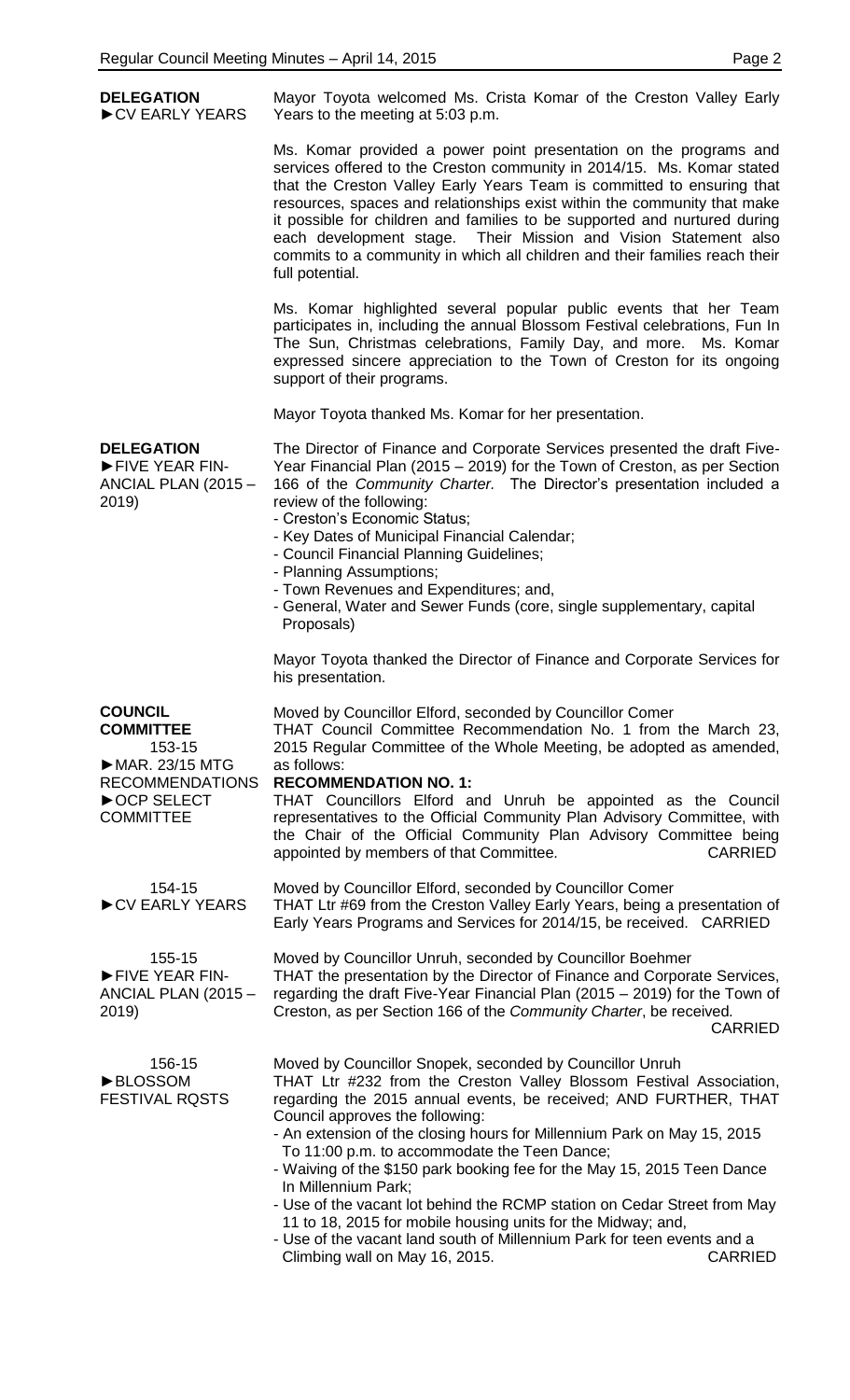| 157-15<br>▶ OCP ADV. COMM.<br><b>APPOINTMENTS</b>                                                              | Moved by Councillor Elford, seconded by Councillor Wilson<br>period April 15, 2015 to March 31, 2016:<br>Creston Valley Chamber of Commerce:<br><b>Creston Business Owner:</b><br>Post-Secondary Schools:<br>Professional / Health Services:<br>Social Well-Being Advocate:<br>Art & Culture:<br>Recreation & Sport:<br>Community at Large Representatives: | THAT Ltr #233 from the Town Planner, regarding appointments to the<br>Official Community Plan Advisory Committee, be received; AND<br>FURTHER, THAT Council approves the appointment of the following<br>individuals to the Official Community Plan Advisory Committee for the<br>Jim Jacobson<br>Ron World, Overwaitea<br><b>Brandy Hunt, Creative Fix</b><br>Kerri Hobbs, College of the Rockies<br>David Butt, Int. Health Authority<br>Laura Hannant, Kootenay Emp. Serv.<br>Tammy Hardwick, Creston Museum<br>Randy Fediuk, RDCK Com. Complex<br><b>Barbara West</b><br><b>Hugh Grant</b><br><b>Jill Phelps</b><br>Melissa Flint<br><b>Rita Scott</b><br>Tanya Symons<br>Signe Miller |
|----------------------------------------------------------------------------------------------------------------|-------------------------------------------------------------------------------------------------------------------------------------------------------------------------------------------------------------------------------------------------------------------------------------------------------------------------------------------------------------|--------------------------------------------------------------------------------------------------------------------------------------------------------------------------------------------------------------------------------------------------------------------------------------------------------------------------------------------------------------------------------------------------------------------------------------------------------------------------------------------------------------------------------------------------------------------------------------------------------------------------------------------------------------------------------------------|
|                                                                                                                | Town Council:                                                                                                                                                                                                                                                                                                                                               | <b>Councillor Jim Elford</b><br><b>Councillor Karen Unruh</b><br><b>CARRIED</b>                                                                                                                                                                                                                                                                                                                                                                                                                                                                                                                                                                                                            |
| 158-15<br>RQST GRANT<br><b>FUNDING (EMMA</b><br>PENNER)                                                        | Moved by Councillor Wilson, seconded by Councillor Unruh<br>attending a Piano Summer Camp Program in 2015.                                                                                                                                                                                                                                                  | THAT Ltr #226 from Emma Penner, requesting grant funding, be received;<br>AND FURTHER, THAT Council approves a discretionary grant in the<br>amount of \$200 to Ms. Emma Penner, to assist with expenses relating to<br><b>CARRIED</b>                                                                                                                                                                                                                                                                                                                                                                                                                                                     |
| 159-15<br>RQST GRANT<br><b>FUNDING (BC</b><br><b>CONSERVATION</b><br>FOUNDATION)                               | Moved by Councillor Elford, seconded by Councillor Unruh<br>Bear Resistant Garbage Bin program.                                                                                                                                                                                                                                                             | THAT Ltr #218 from the BC Conservation Foundation, regarding funding<br>for bear resistant garbage bins, be received; AND FURTHER, THAT<br>Council authorizes the Mayor to submit an application to the Regional<br>District of Central Kootenay to allocate funding from the Town of Creston<br>portion of Community Development Funds, to the BC Conservation<br>Foundation in the amount of \$1,500, to assist with expenses relating to its<br><b>CARRIED</b>                                                                                                                                                                                                                          |
| 160-15<br>STREET PIANO<br>$(10^{TH}$ & PINE)                                                                   | Moved by Councillor Boehmer, seconded by Councillor Elford                                                                                                                                                                                                                                                                                                  | THAT Ltr #219 from the Creston Rotary Club, regarding a second Street<br>Piano, be received; THAT Council authorizes the placement of a second<br>street piano, provided by the Creston Rotary Club, to be located on Town<br>property at the north corner of 10 <sup>th</sup> Avenue Pine Street; AND FURTHER,<br>THAT the Creston Rotary Club be authorized to install secure, clear,<br>commercial grade bus shelters over the pianos to be located in the<br>Walkthrough Park and on the north corner of 10 <sup>th</sup> Avenue and Pine Street.<br><b>CARRIED</b>                                                                                                                    |
| 161-15<br>PROPERTY MAINT.<br><b>BYLAW &amp; BYLAW</b><br><b>NOTICE ENFORCE-</b><br>MENT AMEND.<br><b>BYLAW</b> | Moved by Councillor Snopek, seconded by Councillor Wilson<br>Enforcement Amendment Bylaw No. 1804, 2015, be received.                                                                                                                                                                                                                                       | THAT the verbal report by the Town Manager with respect to proposed<br>Property Maintenance Bylaw No. 1813, 2015 and Bylaw Notice<br><b>CARRIED</b>                                                                                                                                                                                                                                                                                                                                                                                                                                                                                                                                        |
| <b>BYLAWS</b><br>162-15<br>BYLAW 1817<br>$(1^{ST}$ & $2^{ND}$ RDGS)                                            | Moved by Councillor Snopek, seconded by Councillor Elford<br>by title, second time by content.                                                                                                                                                                                                                                                              | THAT Five Year Financial Plan Bylaw No. 1817, 2015, be read a first time<br><b>CARRIED</b>                                                                                                                                                                                                                                                                                                                                                                                                                                                                                                                                                                                                 |
| 163-15<br>BYLAW 1817<br>$(3^{RD}$ RDG)                                                                         | Moved by Councillor Wilson, seconded by Councillor Unruh<br>time.                                                                                                                                                                                                                                                                                           | THAT Five Year Financial Plan Bylaw No. 1817, 2015, be read a third<br><b>CARRIED</b>                                                                                                                                                                                                                                                                                                                                                                                                                                                                                                                                                                                                      |
| 164-15<br>BYLAW 1813<br>$(1^{ST}$ & $2^{ND}$ RDGS)                                                             | Moved by Councillor Unruh, seconded by Councillor Elford<br>title, second time by content.                                                                                                                                                                                                                                                                  | THAT Property Maintenance Bylaw No. 1813, 2015, be read a first time by<br><b>CARRIED</b>                                                                                                                                                                                                                                                                                                                                                                                                                                                                                                                                                                                                  |
| 165-15<br>BYLAW 1813<br>$(3^{RD}$ RDG)                                                                         | Moved by Councillor Wilson, seconded by Councillor Elford                                                                                                                                                                                                                                                                                                   | THAT Property Maintenance Bylaw No. 1813, 2015, be read a third time.<br>CARRIED                                                                                                                                                                                                                                                                                                                                                                                                                                                                                                                                                                                                           |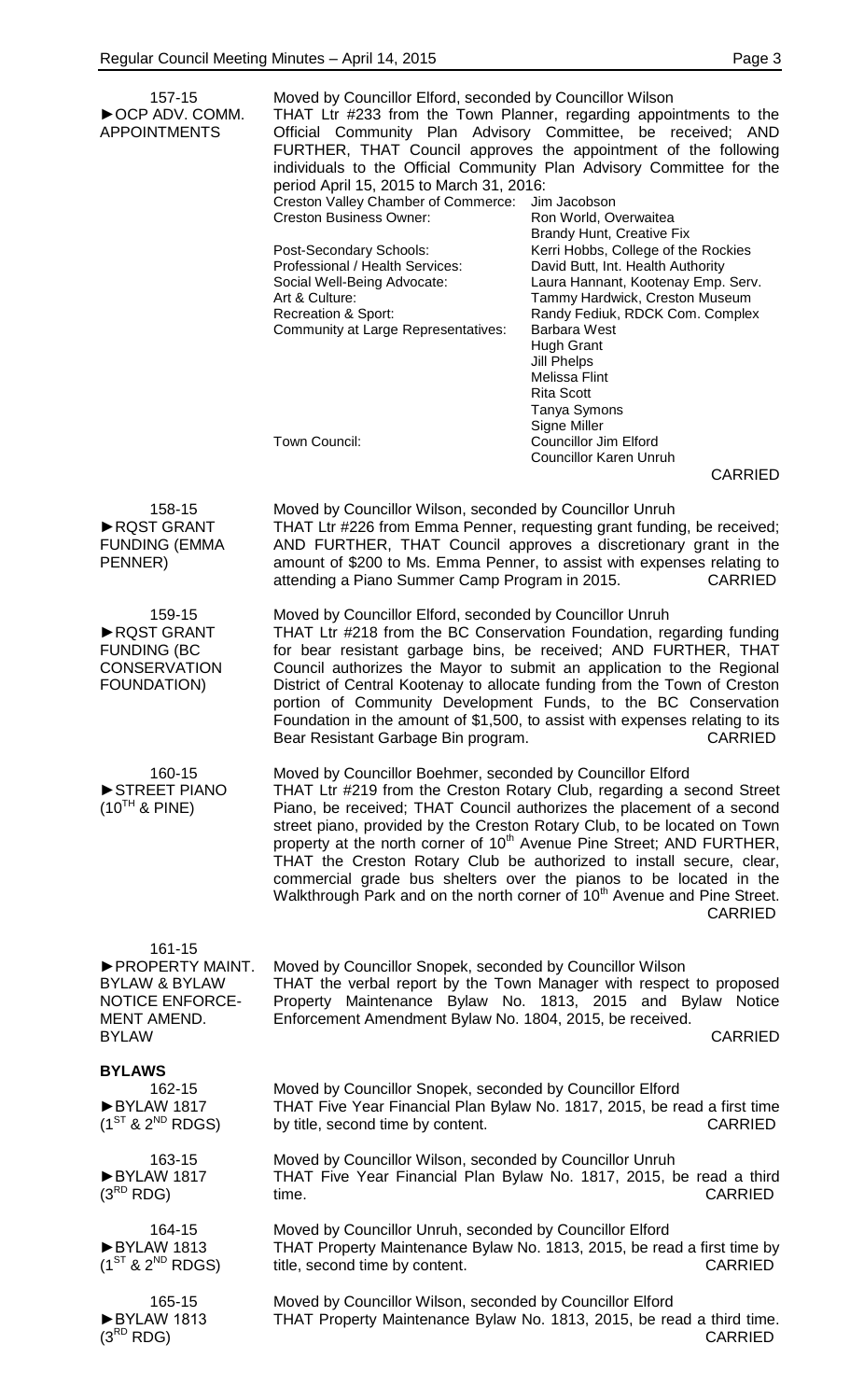| 166-15<br>BYLAW 1804<br>$(1^{ST}$ & $2^{ND}$ RDGS)   | Moved by Councillor Elford, seconded by Councillor Snopek<br>THAT Bylaw Notice Enforcement Amendment Bylaw No. 1804, 2015, be<br>read a first time by title, second time by content.<br><b>CARRIED</b>                                                                                                                                                                    |
|------------------------------------------------------|---------------------------------------------------------------------------------------------------------------------------------------------------------------------------------------------------------------------------------------------------------------------------------------------------------------------------------------------------------------------------|
| 167-15<br>BYLAW 1804<br>$(3^{RD}$ RDG)               | Moved by Councillor Unruh, seconded by Councillor Comer<br>THAT Bylaw Notice Enforcement Amendment Bylaw No. 1804, 2015, be<br>read a third time.<br><b>CARRIED</b>                                                                                                                                                                                                       |
| 168-15<br>STRATEGIC<br>PRIORITIES CHART              | Moved by Councillor Wilson, seconded by Councillor Comer<br>THAT the Strategic Priorities Chart, as presented, and the verbal reports<br>by the Town Manager, Director of Finance and Corporate Services,<br>Director of Municipal Services, Manager of Engineering, Assistant Fire<br>Chief and Town Planner, be received.<br><b>CARRIED</b>                             |
| 169-15<br>FOLLOW UP<br><b>ACTION LIST</b>            | Moved by Councillor Unruh, seconded by Councillor Elford<br>THAT the Regular Council Meeting Follow-Up Action List, as of March 24,<br>2015, be received.<br><b>CARRIED</b>                                                                                                                                                                                               |
| 170-15<br>COMMITTEE OF<br>THE WHOLE<br><b>AGENDA</b> | Moved by Councillor Snopek, seconded by Councillor Boehmer<br>THAT the Regular Committee of the Whole Meeting agenda, as presented,<br>be received.<br><b>CARRIED</b>                                                                                                                                                                                                     |
| <b>NEW BUSINESS</b>                                  | Moved by Councillor Elford, seconded by Councillor Comer                                                                                                                                                                                                                                                                                                                  |
| 171-15<br>SPECIAL COTW RE<br>STANTEC PRESENT.        | THAT a Special Committee of the Whole be held on Tuesday, April 28,<br>2014, immediately following the Regular Council Meeting, to accommodate<br>a delegation from Stantec Consulting Ltd. with respect to the Official<br>Community Plan review for the Town of Creston.<br><b>CARRIED</b>                                                                              |
| <b>REPORTS OF REPS.</b><br>CLR BOEHMER               | Councillor Boehmer reported on his attendance at the Council Coffee Talk<br>session and Bike Rodeo.                                                                                                                                                                                                                                                                       |
| CLR COMER                                            | Councillor Comer reported on her attendance at a Creston Valley Spirit<br>Committee meeting, Volunteer Appreciation Day Social, Library AGM,<br>Community Advisory Committee (Youth) meeting, Community Network<br>meeting, Trails for the Creston Valley Society meeting and wrote the<br>monthly article from Council representatives in the Creston Valley<br>Advance. |
| CLR ELFORD                                           | Councillor Elford reported on his attendance at the TAPS Open House.                                                                                                                                                                                                                                                                                                      |
| CLR SNOPEK                                           | Councillor Snopek reported on his attendance at a Creston Valley Blossom<br>Festival Association meeting and a Creston Valley Forest Corporation<br>meeting.                                                                                                                                                                                                              |
| CLR UNRUH                                            | Councillor Unruh reported on her attendance at a Better At Home meeting,<br>Library AGM, OCP Selection meeting, Chamber of Commerce meeting<br>and the Council Coffee Talk session.                                                                                                                                                                                       |
| CLR WILSON                                           | Councillor Wilson reported on her attendance at Creston-Kootenay<br>Foundation meeting.                                                                                                                                                                                                                                                                                   |
| MAYOR TOYOTA                                         | Mayor Toyota reported on his attendance at Municipal Finance Association<br>meeting, Ministry of Transportation and Infrastructure meetings, Army<br>Cadet Ceremony, the College of the Rockies Strategic Plan launch,<br>Regional District of Central Kootenay meetings, and a Council Coffee Talk<br>session.                                                           |
| 172-15<br>RECEIVE<br><b>REPORTS</b>                  | Moved by Councillor Wilson, seconded by Councillor Elford<br>THAT the verbal Reports of Council and staff members, be received.<br><b>CARRIED</b>                                                                                                                                                                                                                         |
| <b>GIVING OF NOTICES</b>                             | 1. COTW - April 14, 21, May 5, 19, June 16, 2015<br>2. COUNCIL - 2nd & 4th Tuesdays each month (Apr. 28, May 12, 26,<br>2015)<br>3. Dash for Trash - May 3, 2015<br>4. Blossom Festival VIP Reception - May 16, 2015<br>5. Canada Day, July 1, 2015                                                                                                                       |
|                                                      |                                                                                                                                                                                                                                                                                                                                                                           |